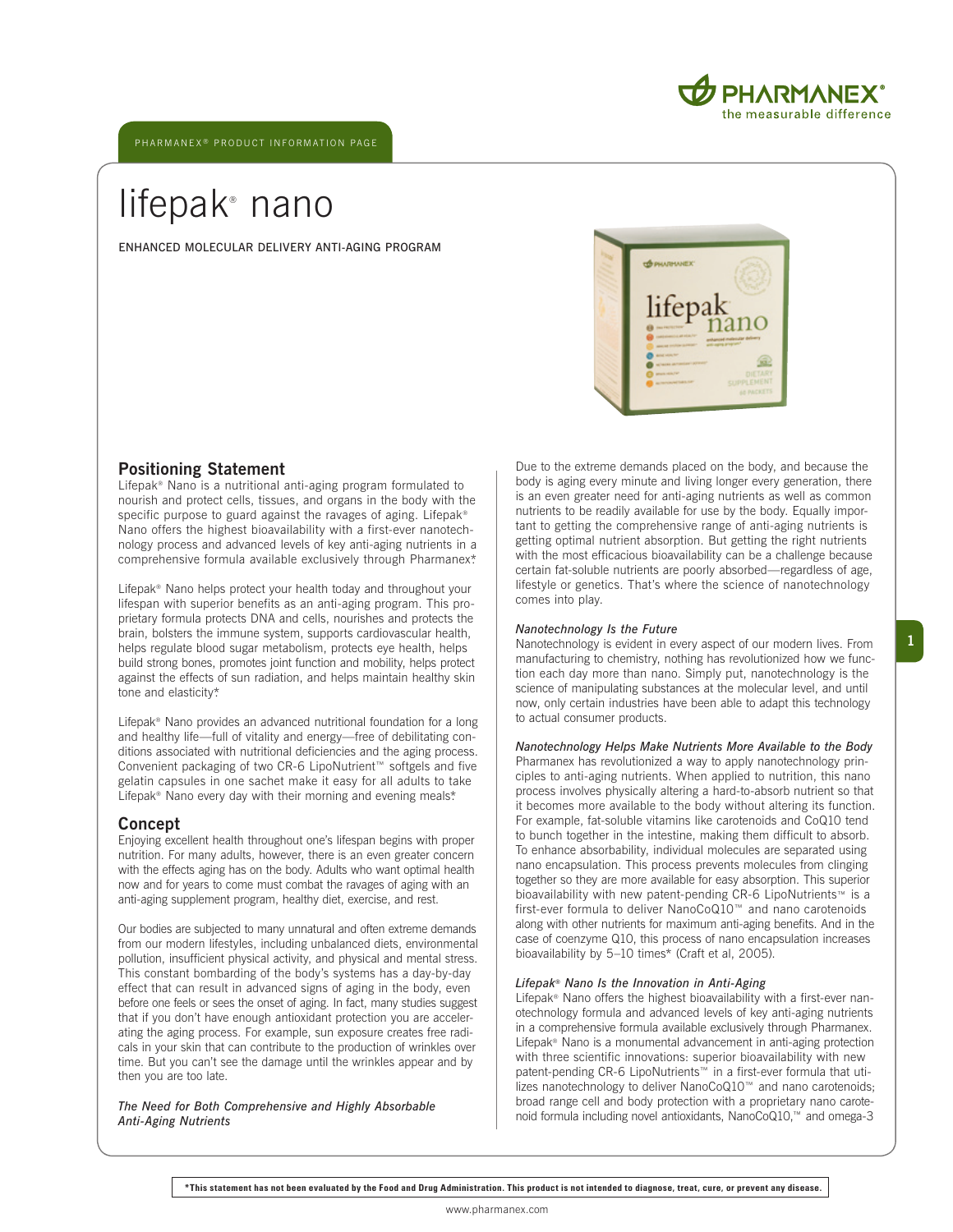fatty acids; and key ingredient advances for heart and cell health benefits including resveratrol polyphenols and a new vitamin E blend\*

#### *Lifepak® Nano Addresses Specific Health Needs with Comprehensive Formulas in One Product*

Lifepak® Nano consists of individual product formulas scientifically combined into one convenient product. Each sachet contains two CR-6 LipoNutrient™ softgels, one vitamin capsule, one phytonutrient capsule, and three mineral capsules.

*Advanced Anti-Aging Nutrients for Best in Class Cellular Support* Lifepak® Nano delivers more than sixty antioxidants for broad range cell and body protection, including carotenoids such as zeaxanthin and astaxanthin, and anti-aging powerhouses NanoCoQ10™ omega-3 fatty acids, and resveratrol for advanced anti-aging protection. Lifepak® Nano also delivers an updated vitamin E complex blend according to latest scientific research with higher amounts of beta, delta, and gamma tocopherols.

#### *Increases Nutrient Absorption for Maximum Benefit*

Superior bioavailability is achieved with new patent-pending CR-6 LipoNutrients™ in a first-ever formula that utilizes nanotechnology to deliver NanoCoQ10™ and nano carotenoids. Fat-soluble nutrients like carotenoids and CoQ10 tend to cling together in the digestive track, making them difficult to absorb. To enhance absorbability, individual molecules are separated using nano encapsulation. This process prevents molecules from clinging together so they are individually dispersed and more available for easy absorption.

**2**

Nanotechnology is only one example of methods Pharmanex has employed to improve absorption of Lifepak® Nano's nutrients. Beyond nanotechnology, Lifepak® Nano employs other methods to enhance bioavailability, including liponutrients, chelated minerals, and buffered vitamin C. Each of these nutrient forms were selected for their superior absorption properties.

#### *Protects Cells with a Powerful Antioxidant Network*

Lifepak® Nano contains more than 60 antioxidants including proprietary Tegreen 97<sup>®</sup> for cell health. Our bodies are under constant attack by free radicals, and science has shown that a network of antioxidants rather than a high amount of one single antioxidant is more effective in combating these damaging molecules. Free radicals contribute to the aging process and are implicated in most health conditions. Antioxidants fight free radicals to help slow down the aging process and improve health. Antioxidants have an effect on more than 50 health conditions, including cardiovascular function, eye health, CNS health, and skin health. The body relies on a steady supply of dietary antioxidants to maintain optimal health. Lifepak® Nano includes all eight forms of natural vitamin E, buffered vitamin C, selenium, copper, zinc, and manganese. Other antioxidants include six carotenoids, more than 20 flavonoids (including catechins and more than 10 grape seed polyphenols), and alpha-lipoic acid\*

## *Corrects Nutritional Deficiencies*

Lifepak® Nano improves the foundation of your daily health by supplying the body with 20+ essential vitamins and minerals for optimal health and energy.

## *Improves Bone Health*

Bone health is a growing concern globally, especially for women. Lifepak® Nano provides key bone nutrients in clinically significant amounts to strengthen and maintain bone health. Bone minerals calcium (600 mg) and magnesium (300 mg) are included in Lifepak® Nano as the building blocks of bone health. Lifepak® Nano provides vitamin D to regulate calcium and magnesium bone metabolism and vitamin K to help transport calcium to the bone.

#### *Balances Immune Support*

Vitamins A, C, E, carotenoids, vitamin B6, and zinc help to bolster the immune system and give your body the nutrients to perform optimally. Lifepak® Nano contains optimal levels of these nutrients to support the normal function of the immune system and keep the body healthy\*

## *Supports Blood Sugar Metabolism*

Lifepak® Nano maintains normal blood sugar levels, glucose tolerance, and insulin metabolism by supplying the body with optimum amounts of chromium, vitamin C, vitamin E, alpha-lipoic acid, magnesium, and zinc—important nutrients clinically shown to support normal blood sugar metabolism\*

## *Helps Protect the Body with Cardiovascular Nutrients*

Lifepak® Nano provides the optimum amounts of more than 60 different antioxidant nutrients that work synergistically in the body to protect the LDL blood lipids from oxidation by free radicals. LDL cholesterol is a bad cholesterol that needs to be kept at low levels. It can also become oxidized in the body. LifePak® is clinically proven to make LDL particles more resistant against oxidation from free radicals\* In addition, omega-3 fatty acids help protect the heart.

#### *Helps Protect the Body against the Symptoms of Aging*

In addition to dozens of advanced anti-aging nutrients such as NanoCoQ10™ and 60+ antioxidants, Lifepak® Nano contains proprietary Tegreen 97<sup>®</sup>—one of the most powerful antioxidants on earth—to address the central cause of aging: cellular DNA damage\*

#### *The Leader in Nutritional Supplementation*

Lifepak® Nano is the leader in nutritional supplementation with a complete anti-aging program formulated to nourish and protect cells, tissues, and organs in the body with the specific purpose to guard against the ravages of aging. Lifepak® Nano is the world's most scientifically balanced anti-aging supplement for adults ages 18–108 who want optimal health today and throughout their entire lifespan\*

## **Primary Benefits**

- Nourishes and protects cells, tissues, and organs in the body with the specific purpose to guard against the ravages of aging each day of your lifespan\*
- Superior bioavailability with CR-6 LipoNutrients™ enhances uptake from the gut into the bloodstream and body for maximum anti-aging benefits\*
- Advanced anti-aging formula helps protect the body with key nutrients such as NanoCoQ10™ and nano carotenoids\*
- Helps maintain normal inflammatory responses in the body\* • Feeds and helps protect the brain with DHA and EPA (two CR-6 LipoNutrient™ softgels contain the same amount of EPA and DHA as two MarineOmega softgels)\*
- Offers superior DNA protection against damaging free radical attacks by providing the body with important antioxidants and phytonutrients such as alpha-lipoic acid and catechins\*
- Protects cell health with an antioxidant defense network\*
- Helps protect cardiovascular health with a comprehensive blend of omega-3 fatty acids and other nutrients.
- Provides comprehensive bone nutrition support\*
- Promotes healthy immune function\*
- Supports normal blood sugar metabolism.\*
- Corrects nutritional deficiencies.\*
- Is SCS certified\*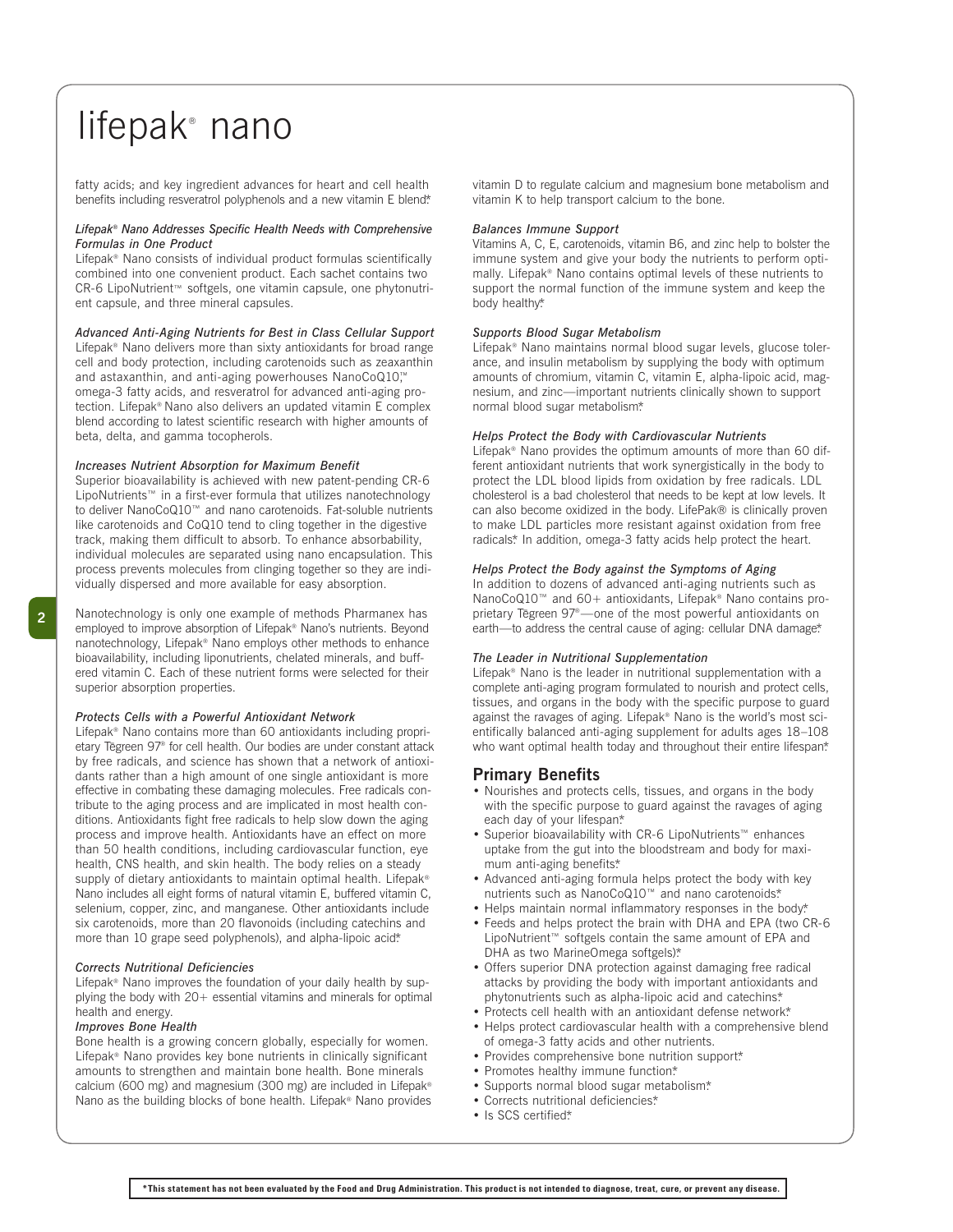## **What Makes This Product Unique?**

- New Pharmanex nanotechnology CR-6 LipoNutrients™ have a patent-pending process that allows nutrients to be formulated for optimal absorption.
- New concentrated omega-3s help maintain normal inflammatory responses and provide other anti-aging benefits\*
- New resveratrol (the polyphenol to which scientists attribute the health benefits of red wine) for brain, heart, and anti-aging health\*
- New more advanced and balanced vitamin E blend for better anti-aging protection\*
- New improved sources of magnesium and calcium for better tolerance and absorption.
- New Lifepak® Nano provides more than 60 different antioxidants.
- New Lifepak® Nano supplies the body with liponutrients and nano carotenoids in two CR-6 LipoNutrient™ softgels—astaxanthin, zeaxanthin, beta-carotene, alpha-carotene, lutein, and lycopene.
- Lifepak® was the first comprehensive dietary supplement to show antioxidant benefits in double-blind, placebo-controlled studies.
- Lifepak® Nano provides clinically significant amounts of essential vitamins and minerals typically lacking in the diet.
- Lifepak® Nano promotes an entire antioxidant defense network to protect against free radical damage\*
- Lifepak® Nano provides a wide range of antioxidants for optimal benefits.

## **Who Should Use This Product?**

Every adult ages 18–108 concerned with improving their health should take Lifepak® Nano.

## **Did You Know?**

- Nanotechnology is the science of manipulating substances at the molecular level and can enhance the absorption of important nutrients.
- Omega-3 fatty acids are more desirable from a marine source than from a plant source for two reasons:
- 1. Most plant and vegetable oils offer limited amounts of omega-3 fatty acids (less than 1%).
- 2. Even the best plant sources (such as flaxseed oil) do not offer EPA and DHA, the specific omega-3s with the most notable health benefits.
- The DNA in each cell of your body receives 70,000 free radical hits each day.

## **Frequently Asked Questions**

#### *How does Lifepak® Nano improve delivery of certain fat-soluble vitamins?*

While some nutrients in Lifepak® Nano have been enhanced through nanotechnology, yet others have been enhanced through their delivery in liponutrient form. Fat-soluble nutrients such as vitamins A and E have been included as part of the CR-6 LipoNutrient™ softgel capsules. Because these fat-soluble nutrients are delivered in a matrix of essential omega-3 fatty acids, they are pre-dissolved for superior bioavailability.

## *What is nanotechnology?*

As applicable to nutrition, nanotechnology is the manipulation of nutrients at the molecular level to enhance their benefits to the body. A nanometer represents one billionth of a meter and provides a useful unit for measuring ultra-small molecules. The application of nanotechnology employed by Pharmanex is a mono-molecular encapsulation where single molecules of important nutrients are embedded into single nanocapsule molecules. Since every single molecule of each nanoized nutrient is wrapped in its own individual nanocapsule there is complete molecular dispersion of the fat-soluble nutrients. With complete molecular dispersion, the surface area of the nutrient is maximized as is its contact with the lining of the gastrointestinal tract. The nutrient is absorbed through the gut, and the encapsulating molecule is left behind where it is degraded by digestive enzymes.

## *What does CR-6 LipoNutrients™ stand for?*

Each serving of Lifepak® Nano is delivered in a convenient twin sachet packet; one side contains five dry capsules, and the other side contains two CR-6 LipoNutrient™ softgel capsules. The meaning of the name CR-6 stands for the six carotenoids (CR=carotenoid) present in the softgel capsule. In addition to the six carotenoids, other fat-soluble vitamins are delivered along with essential omega-3s (equivalent in potency to a serving of MarineOmega). The name CR-6 LipoNutrient™ refers to all the contents of the softgel, all of which are fat-soluble nutrients and are enhanced through pre–fat-dissolved delivery, or enhanced with nanotechnology.

## *Who should take Lifepak® Nano?*

Lifepak® Nano is intended for adults ages 18–108 who are looking for the most advanced and comprehensive dietary health and wellness supplement. Lifepak® Nano is ideal for individuals who were previously taking either Lifepak® Lifepak® Prime, or Lifepak® Women in conjunction with MarineOmega. Due to Lifepak® Nano's unique delivery of certain antioxidants, it is also ideal for individuals who feel they are genetically predisposed to poor absorption of carotenoids. Also, people prone to supplement-induced nausea may find that Lifepak® Nano's sources of minerals are better tolerated.

## *Do I still need to take MarineOmega if I take Lifepak® Nano?*

Previous to the introduction of Lifepak® Nano, all Lifepak® family products were recommended to be taken with MarineOmega. Each serving of Lifepak® Nano delivers the same levels of EPA and DHA as found in one serving of MarineOmega. If you continue taking any LifePak® family product other than Lifepak® Nano, it is still recommended that you take MarineOmega.

## *Why is it important to take Lifepak® Nano twice a day?*

Lifepak® Nano is a comprehensive supplement that contains a potent blend of essential micro- and macronutrients, as well as semi-essential nutrients shown to be generally beneficial to long-term health and wellbeing. It should be taken twice daily to provide your body with optimal saturation and absorption of vitamins and minerals. Twice daily delivery also provides your body with 24-hour antioxidant protection of water-soluble antioxidants that are flushed out of the body throughout the day.

#### *What is an antioxidant network?*

There are hundreds of different antioxidants that can help fight free radicals and reactive oxygen species. Researchers have found that the body utilizes a broad range of antioxidants that work together to provide the body with optimal free radical protection. These antioxidants work synergistically to protect all of the delicate DNA in the body from free radical attack. It has been found that if just one or two of these antioxidants are deficient, other antioxidants in the body are not able to function optimally. Moreover, because of this antioxidant network, humans have a need to supplement their diet with a broad range of antioxidants, as found in Lifepak® Nano's 60+ antioxidants.\*

#### *What is the difference between Lifepak® Nano, Lifepak,® Lifepak® Prime, Lifepak® Women, and Lifepak® PreNatal?*

Lifepak® Nano has been formulated to meet the nutritional needs of all adults ages 18–108 years with the exception of pregnant women.